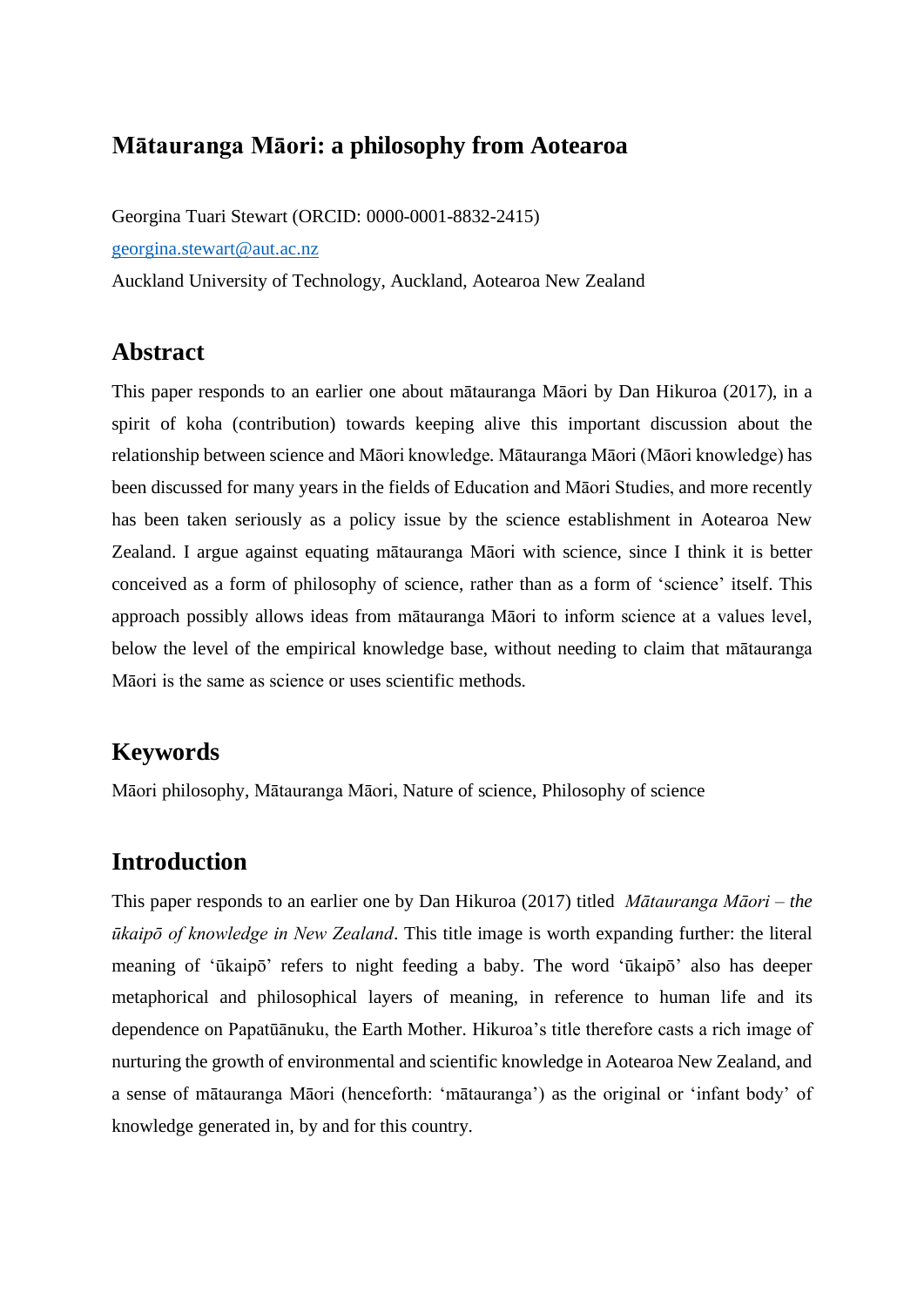Hikuroa describes mātauranga as developing after the arrival of Māori ancestors in Aotearoa, pictured as the "pursuit and application of knowledge and understanding of Te Taiao" [the environment or natural world] (p. 5). "Mātauranga Māori is therefore a method for generating knowledge, and all of the knowledge generated according to that method" (p. 6). He lists eight Māori oral genres: mōteatea, whaikōrero, maramataka, waiata, pepeha, whakataukī/whakatauāki, whakapapa, and pūrākau, and proceeds to explain and give examples of how some of these genres or forms of mātauranga are "generated using the scientific method, explained according to a Māori world view" (p. 6). On this basis, Hikuroa states that mātauranga can "be considered as science" (p. 9). His final sentence, however, nuances this claim when it states that mātauranga is "scientific in part, [and] extends the history of scientific endeavour back to when Māori arrived in Aotearoa" (p. 9).

I want to rehearse some of these interesting and valuable ideas from my own perspective in Māori science education. To base the curriculum on mātauranga has been part of the rationale behind developing *Te Marautanga o Aotearoa*, the national Māori-medium school curriculum (Stewart, Trinick, & Dale, 2017). Consequently, Pūtaiao (Science) has grappled with the relationship between science knowledge and mātauranga in the classroom programme (McKinley & Keegan, 2008; McKinley, McPherson Waiti, & Bell, 1992). The two main approaches have been: either teaching mātauranga instead of science; or translating the entire science programme (and lexicon) into te reo Māori. The translation approach dominates, but both approaches are self-defeating: if the aim is to produce Māori scientists, then students must learn enough science at school to get into university science education, which learning mātauranga will not achieve. But neither will translating science into te reo, which denies students access to the international 'anglicised' language of science (Ammon, 2001). The translation approach also causes deeper problems by creating neologistic forms of te reo, in the process setting Māori words adrift from Māori thought.

Taken too far, either approach—teaching mātauranga instead of science, or translating science into Māori—hinders rather than helps Māori students to achieve in science (Stewart, 2011, 2017). These insights arise from teaching, not practising, science and mātauranga: school teaching involves representing knowledge in the curriculum, and translating knowledge into forms that help children to learn. But the pedagogical demands of Māori science education heighten the tensions in the knowledge debate, and throw into relief the incommensurabilities between the knowledges, languages and philosophies of science and mātauranga.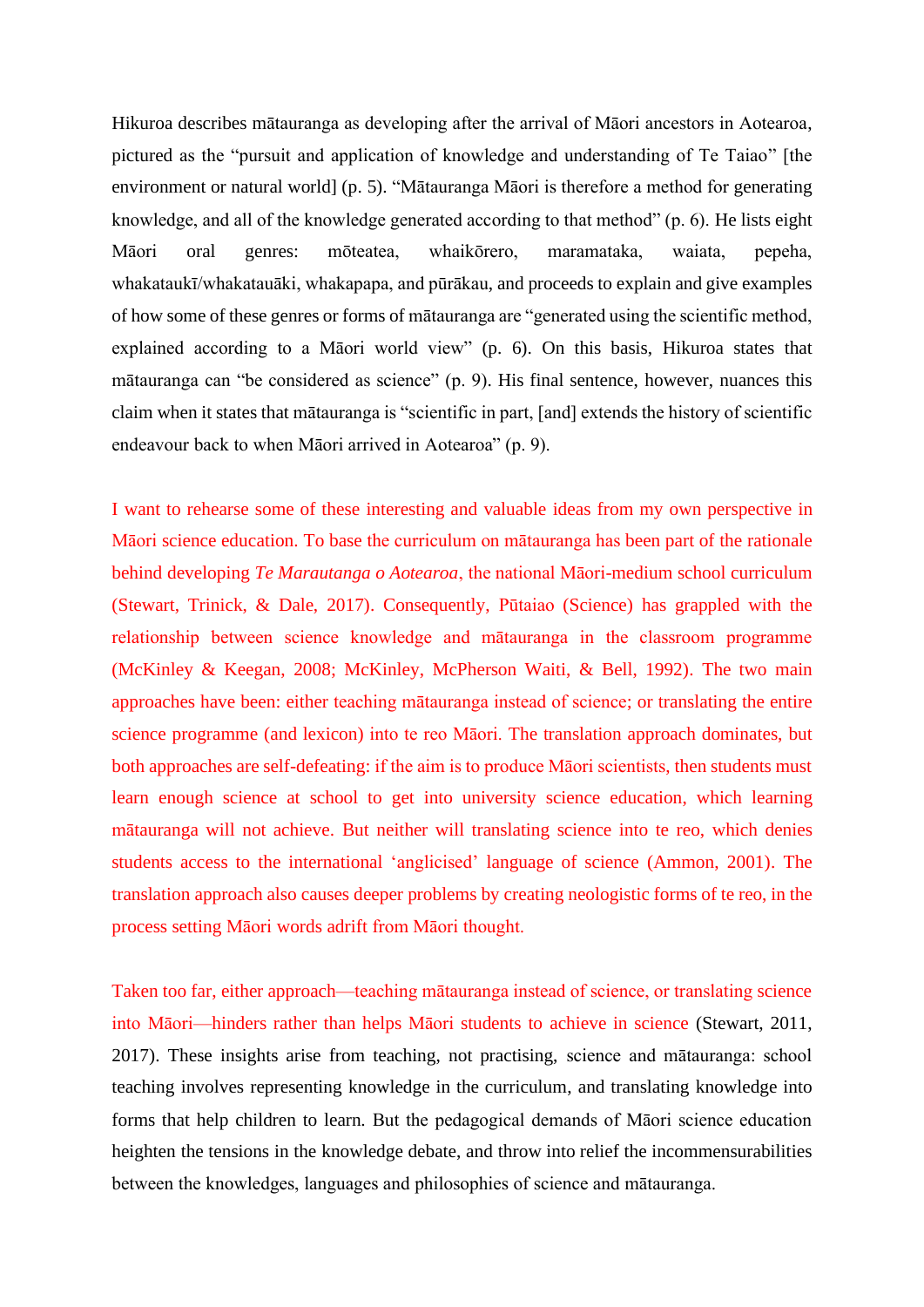The next sections focus in on this relationship between mātauranga and science, and the effects of the 'invisible' philosophy of science. My points suggest possible benefits in regarding mātauranga as *different* from science, which leads the discussion in another direction from that of Hikuroa (2017).

## **Conceptions of 'science'**

Like other large knowledge concepts, such as art, philosophy or religion, science is notoriously difficult to succinctly and adequately define (Chalmers, 2013). The nature of science is a matter of ongoing debate in disciplinary philosophy (Brown et al., 2012) and in science education (Osborne, 2014). Working scientists are seldom concerned with defining the nature of science, and other philosophical problems of knowledge (Williams, 2001) that are generally of no consequence in their work. Scientists work in their disciplines but seldom have opportunities to study the philosophy of science, which is considered part of philosophy, as distinct from science itself.

Science as a knowledge tradition draws on a vast intellectual history, as old as humanity itself, but science, as it operates in today's world, refers to a particular form of knowledge system, with a specific history and set of characteristics, which has advanced inexorably to its current status of unprecedented power and complexity. Despite its short, singular name, 'science' is a heterogeneous, dynamic system of knowledge, with its central disciplines of biology, chemistry, physics and mathematics continually evolving and expanding in all directions into many interdisciplinary fields. As a human form of knowledge, science continues to develop and change with ongoing technological and philosophical progress.

Science is often characterised by listing its cognitive values or describing its methods, but contemporary philosophy of science accepts as "questionable" the assumption that science has an essential nature (Okasha, 2016, p. 15). Not only has science changed and developed alongside humanity throughout the ages and cultures, but the idea of science has also been used and abused in creating science myths and ideologies: distortions of science, often used for political purposes, sometimes referred to as scientism (Sorell, 1991). The difficulty of clearly demarcating the boundaries of science, combined with its powerful position at the top of the hierarchies of knowledge, mean that claims to science status must be carefully evaluated.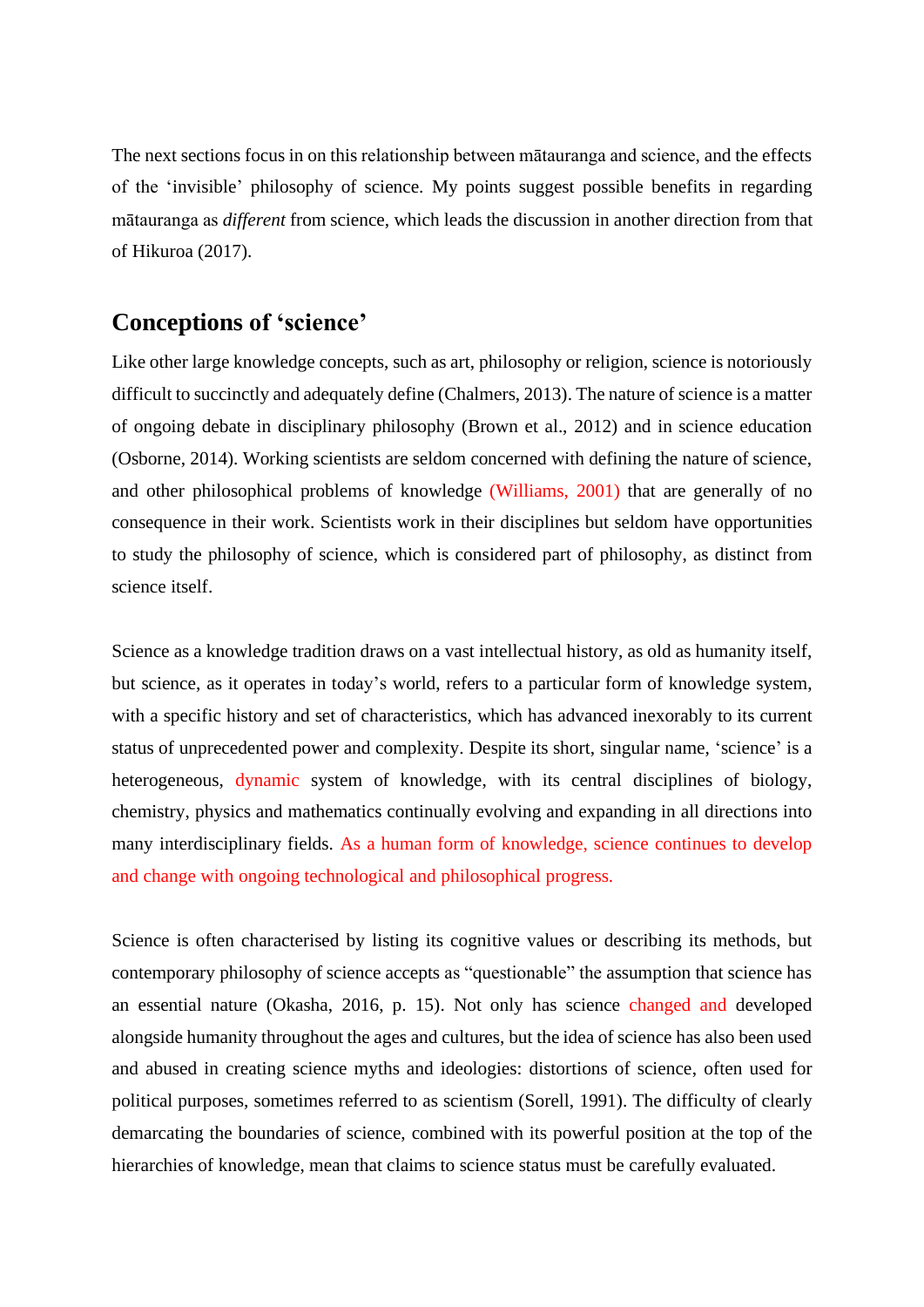Science has been an object of study for many decades in history and philosophy (Stinner & Williams, 1998), and more recently also in sociology, anthropology and cultural studies (Latour, 1999; Nader, 1996; Roth & Tobin, 2006). The word 'science' stems from the Latin word for 'knowledge' in general, and according to one definition, any coherent body of knowledge can be considered a science (Snively & Corsiglia, 2001). The nature of human thought has been an ongoing topic of interest in anthropology, with longstanding debates comparing science against other cultural forms of knowledge (Wilson, 1970). In cultural studies, a form of knowledge about nature that enables a culture to survive is referred to as a 'science' or 'ethnoscience' (Stewart, 2015), but in a different sense from how 'science' is understood in the school science curriculum (Aikenhead & Michell, 2011).

All cultural knowledges or ethnosciences involve knowledge of nature, collect evidence using the human senses, and use logical thinking to process experience and guide decision-making. In this sense, mātauranga counts as a science. But such general descriptors do not justify the claim that all cultural knowledge bases are therefore 'the same' as contemporary science knowledge. Science education and public science research funding are two key contexts where the claim of science status for mātauranga has material consequences. The nexus between equity, funding, and Māori perspectives in these contexts ensures the question of mātauranga as science remains politically sensitive. A previous short communication (Broughton & McBreen, 2015) argues that mātauranga must be state funded on ethical grounds because it forms part of Māori political rights.

Debate on the relationship between science and mātauranga has revolved around the yes-no question: Can mātauranga be regarded as science, or not? Some authors, including Hikuroa (2017), argue that mātauranga *is* science (Lomax, 1996; Stewart-Harawira, 2005; Wood & Lewthwaite, 2008) while others argue it is *not* science (Dickison, 1994; Gluckman, 2011; Matthews, 1995; Nola & Irzik, 2005). But this seemingly simple question is ambivalent for several reasons: the difficulty of demarcating science's boundaries, and the tendency to make 'honorific' claims to science status (Sorell, 1991); the non-standardised nature of mātauranga; and the influence of politics. Discussions of Māori interests and mātauranga can easily become confused. Equally good reasons can be listed for and against both answers, yes or no. The 'slippage' in its terms means that what appears to be a simple question is actually a philosophical conundrum, for which a 'hard' or scientifically 'correct' answer cannot be found.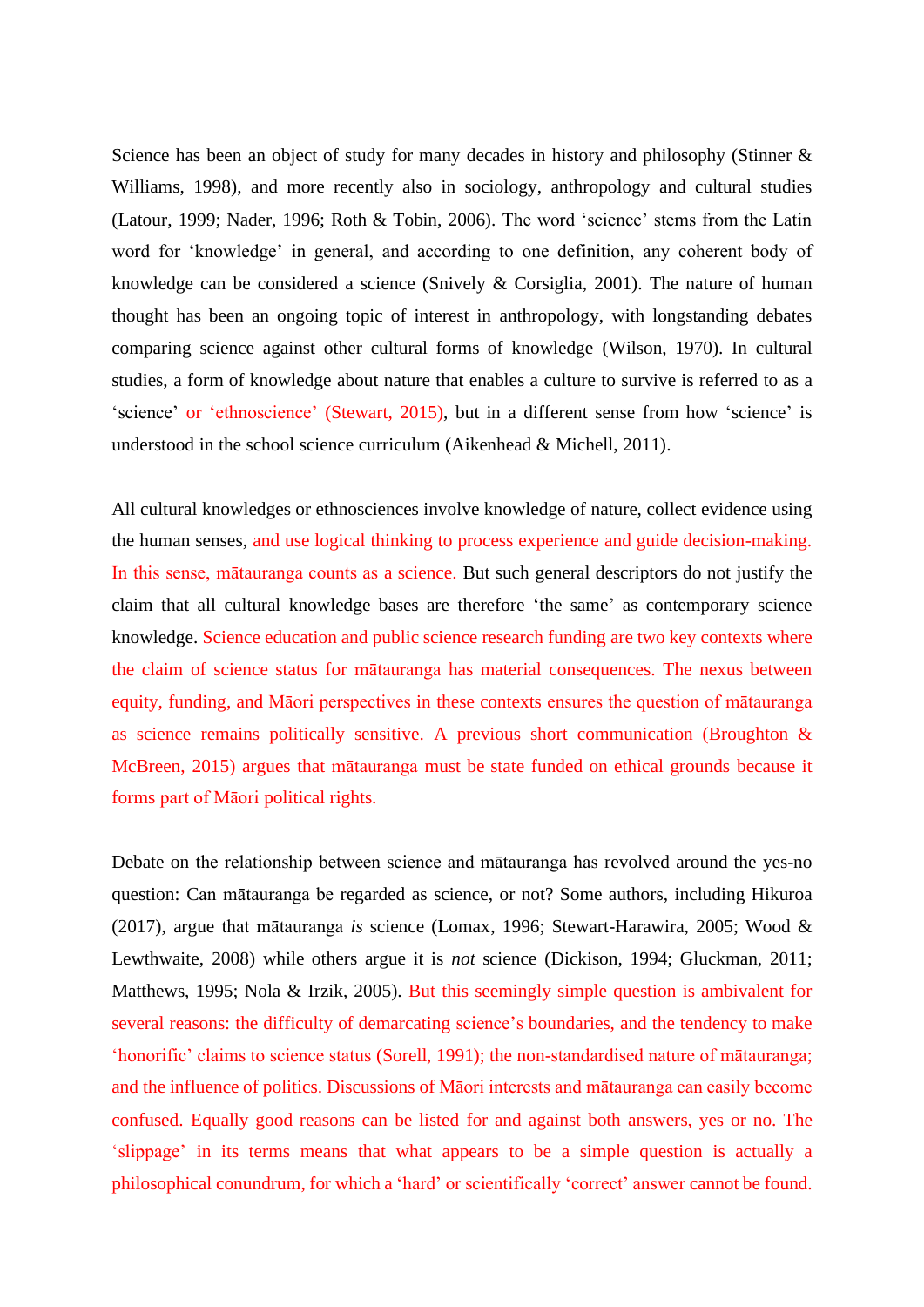# **An invisible philosophy**

According to contemporary understandings of philosophy of science, science knowledge is composed of both its empirical knowledge base and its paradigm or theoretical framework, both underpinned by a set of philosophical commitments. As noted above, a working scientist is seldom aware of the philosophy of science, which is thus rendered invisible, but still exerts influence. Science has been the dominant knowledge tradition for several centuries in 'Western' thought and culture, yet scientists generally react badly to any critique of science, as shown by the 'science wars' (Ross, 1996). Intolerance of criticism betrays lack of understanding that science, as Western philosophy, "cannot get to its own ontology through its rational method. It is barred, as it were, from looking at itself" (Mika & Peters, 2015, p. 1126). If science claims to be 'factual' and free from values, then how can it make claims about its own value? This 'dilemma' (Mika & Peters, 2015) is systemic or philosophical within science, and also conducive to the 'personal blindspots' displayed by many scientists, such as buying in to triumphal narratives of science, or raising alarm about the 'danger' of so-called 'antiscience'. All this debate is encapsulated in what I call the 'invisible' philosophy of science.

Lack of attention to the philosophy of science can easily lead to invalid comparisons between science and other forms of knowledge, including mātauranga. The existence of systematic empirical Māori knowledge of natural phenomena as part of mātauranga is undisputed, but is insufficient, on its own, to justify equating mātauranga with science, because mātauranga and science have different philosophies or frameworks of knowledge. Another invalid comparison is the tendency to compare the 'facts' of science with the 'values' of mātauranga. The 'value' of mātauranga is enshrined in policy (Ministry of Business Innovation & Employment, 2019), but most interpretations see mātauranga as a 'resource' for science, an approach that has been described as a form of knowledge colonisation or 'epistemic violence' (Spivak, 2006). In resisting the appropriation of mātauranga by science, Broughton and McBreen (2015) argue that comparisons between mātauranga and science are irrelevant, since mātauranga forms part of Māori rights, so warrants state funding on ethical grounds.

To equate mātauranga with science means attributing to mātauranga the epistemological commitments of science, thereby limiting the ability to explore and develop contemporary understandings of mātauranga in its own right. Mātauranga as a form of indigenous knowledge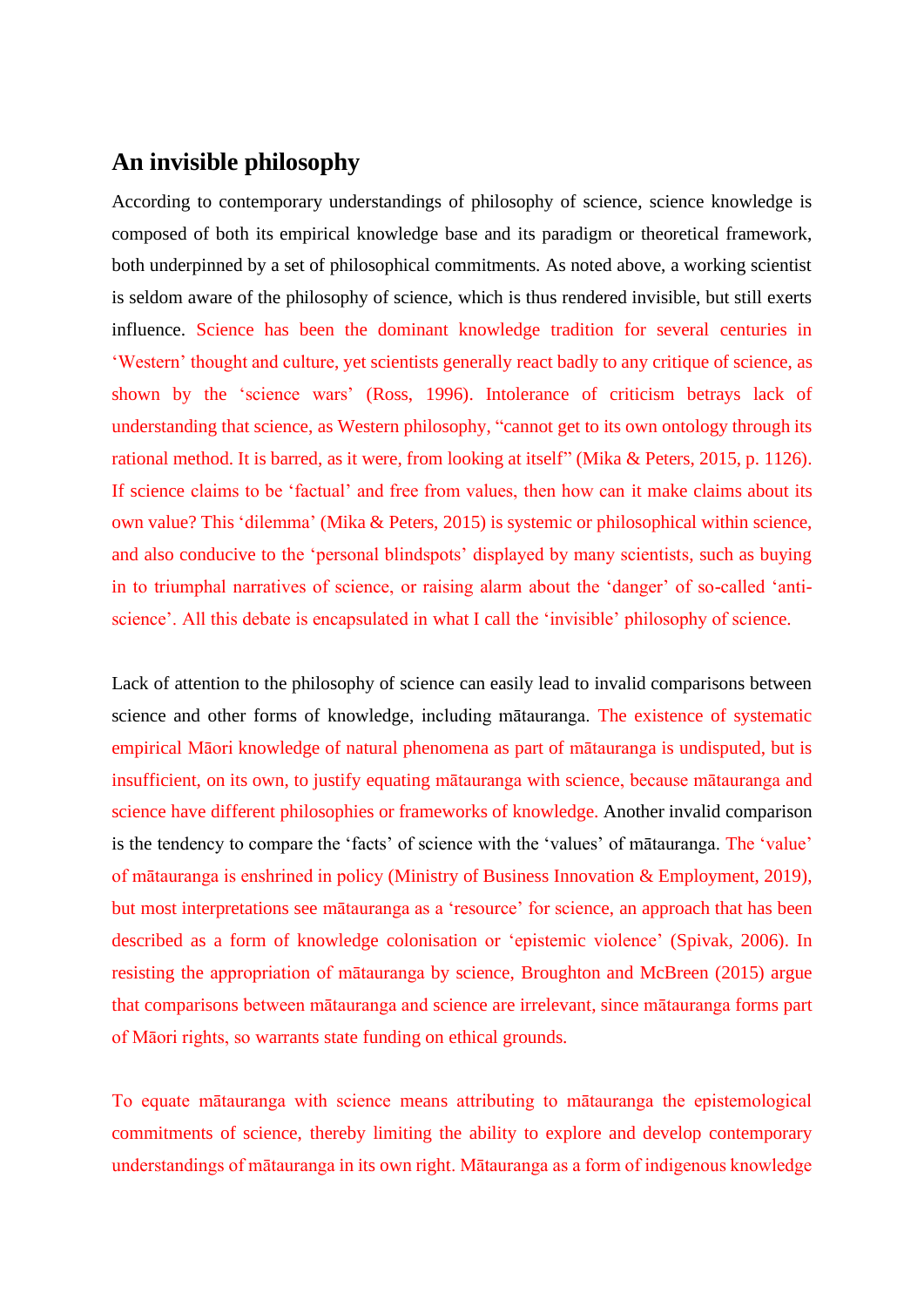is widely claimed to be valuable for science, yet most scholarship takes up one of the positions described in the previous paragraph, each of which has limitations. The relationship between science and mātauranga is linked to the relationship between English and te reo Māori, which have also co-existed in Aotearoa New Zealand since the arrival of Pākehā (the British settlers); indeed, mātauranga could be considered the philosophy of te reo. Bilingualism in general is shown to confer cognitive advantages to an individual, and these advantages are related to the access of the bilingual individual to two different cultural knowledge systems (Gilbert, Hipkins, & Cooper, 2005), which echoes the Māori experience of 'living in two worlds.' This reasoning points to the benefits of considering how mātauranga is *different* from science. The academic debates between mātauranga and science have been largely 'language independent' i.e. as if mātauranga means the same in translation into English as it does in its original form. Further discussions of these links between knowledge and language are beyond the scope of this paper, but worth pursuing in relation to the role of mātauranga in the science system of Aotearoa New Zealand.

### **The gift of being different**

While mātauranga includes empirical knowledge of the natural environment, it does not share the same paradigm or theoretical framework as science. Rather, the traditional Māori cosmogenic and nature narratives taken together make up the paradigm and philosophy of mātauranga, within which Māori empirical knowledge is organised and makes sense (Stewart, 2019). Mātauranga shares with science an interest in understanding natural phenomena, but does not share the same theoretical base. Mātauranga is underpinned by a different philosophy of knowledge from that of science (Royal, 2003; Salmond, 1978). This suggests it might be more helpful to compare the *philosophy* of science with that of mātauranga. In such an undertaking, the real value of mātauranga lies in its differences from science. The aim of making careful comparisons between science and mātauranga, each on their own terms, is to better understand these productive differences, and what they can do.

It makes more sense to relate mātauranga to a Māori form of philosophy, rather than chasing after the status claim of 'Māori science'. To compare mātauranga with the philosophy of science, rather than with science itself, lessens the emphasis on empirical knowledge and scientific methods, and pays more attention to frameworks of values and ethical concepts. The meaning of the term 'Māori science' is more political than epistemic: it acts as a provocation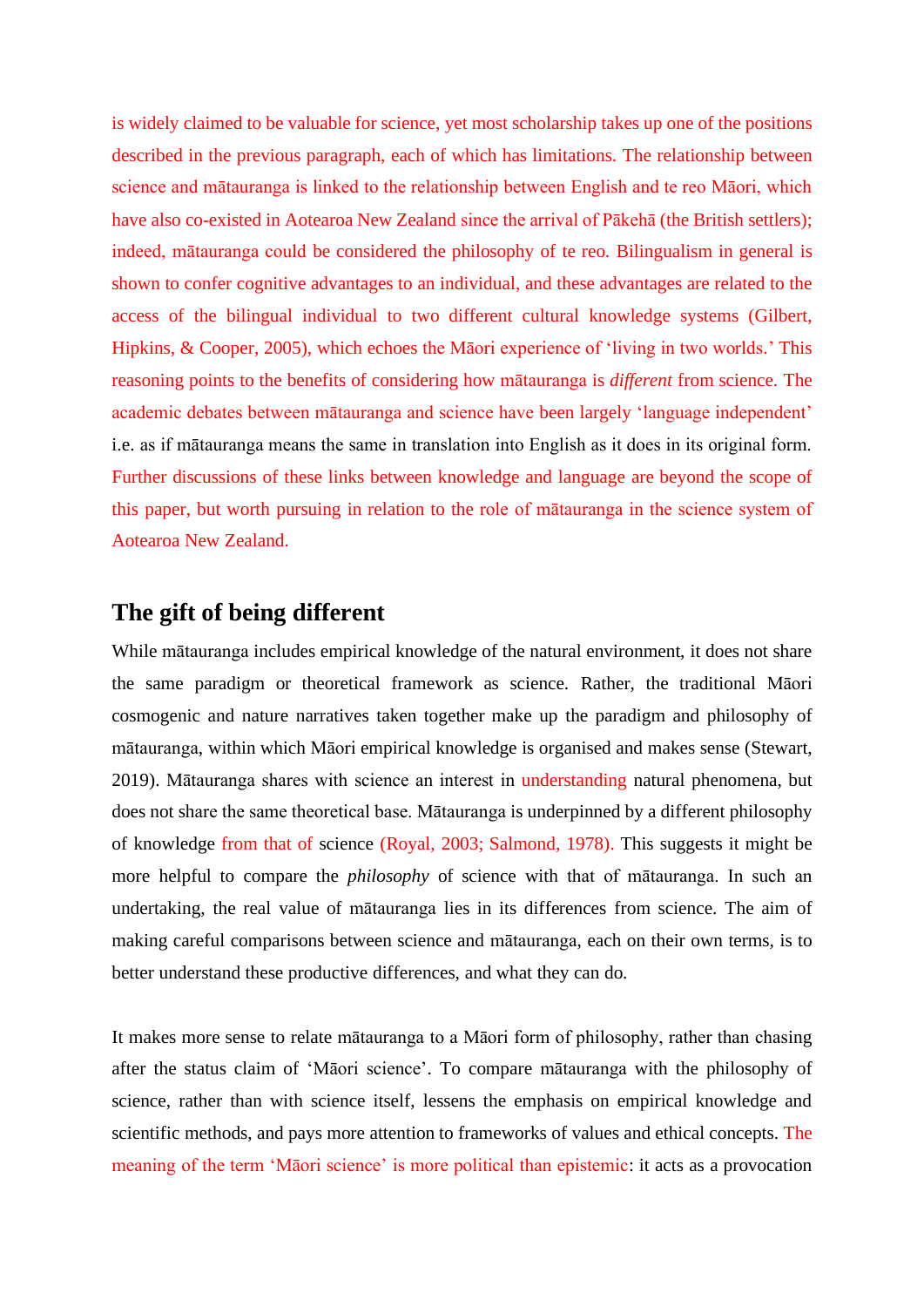of the assumed meaning of 'science' as a Western form of knowledge, in recognising that the term 'Western science' is as problematic as 'Māori science' (Stewart, 2007). To examine the relationship between mātauranga and science shines a light on the 'invisible' philosophy of science. In this sense, mātauranga acts as a mirror for science: a way for Western knowledge to see beyond its blinkers, to gain more understanding of itself and its own limitations.

#### **Conclusion: Let's keep talking**

Mātauranga takes its place on the research stage in Aotearoa New Zealand, included in public science funding through the policy *Vision Mātauranga* (Ministry of Business Innovation & Employment, 2018). There are endless possibilities for mātauranga and science to work together on practical projects (Mark, Chamberlain, & Boulton, 2017). Understood as philosophy, mātauranga can potentially help in finding a way out of the "dilemma of Western philosophy" (Mika & Peters, 2015, p. 1125).

Public science funding and the Māori-medium school curriculum are two real-world contexts in which the question of the relationship between science and mātauranga is important, but these two domains have little contact and do not work together. There are many levels, from philosophy to politics, and everything in between, at which to consider the relationship between mātauranga and science. These are urgent considerations, given the current attention being given in national policy contexts to mātauranga: for example, it is a focus area of the 2019 PBRF Review (Ministry of Education, 2018). Better understanding of this relationship is needed to improve our ability to respond to national and global problems, and increase Māori participation in research and academic institutions in Aotearoa New Zealand. A more connected conversation amongst all those concerned would be a good way to start.

#### **References**

- Aikenhead, G., & Michell, H. (2011). *Bridging cultures: Indigenous and scientific ways of knowing nature*. Don Mills, Ontario: Pearson Education.
- Ammon, U. (Ed.). (2001). *The dominance of English as a language of science*. Berlin and New York: Mouton de Gruyer.
- Broughton, D., & McBreen, K. (2015). Mātauranga Māori, tino rangatiratanga and the future of New Zealand science. *Journal of the Royal Society of New Zealand, 45*(2), 83-88. <https://doi.org/10.1080/03036758.2015.1011171>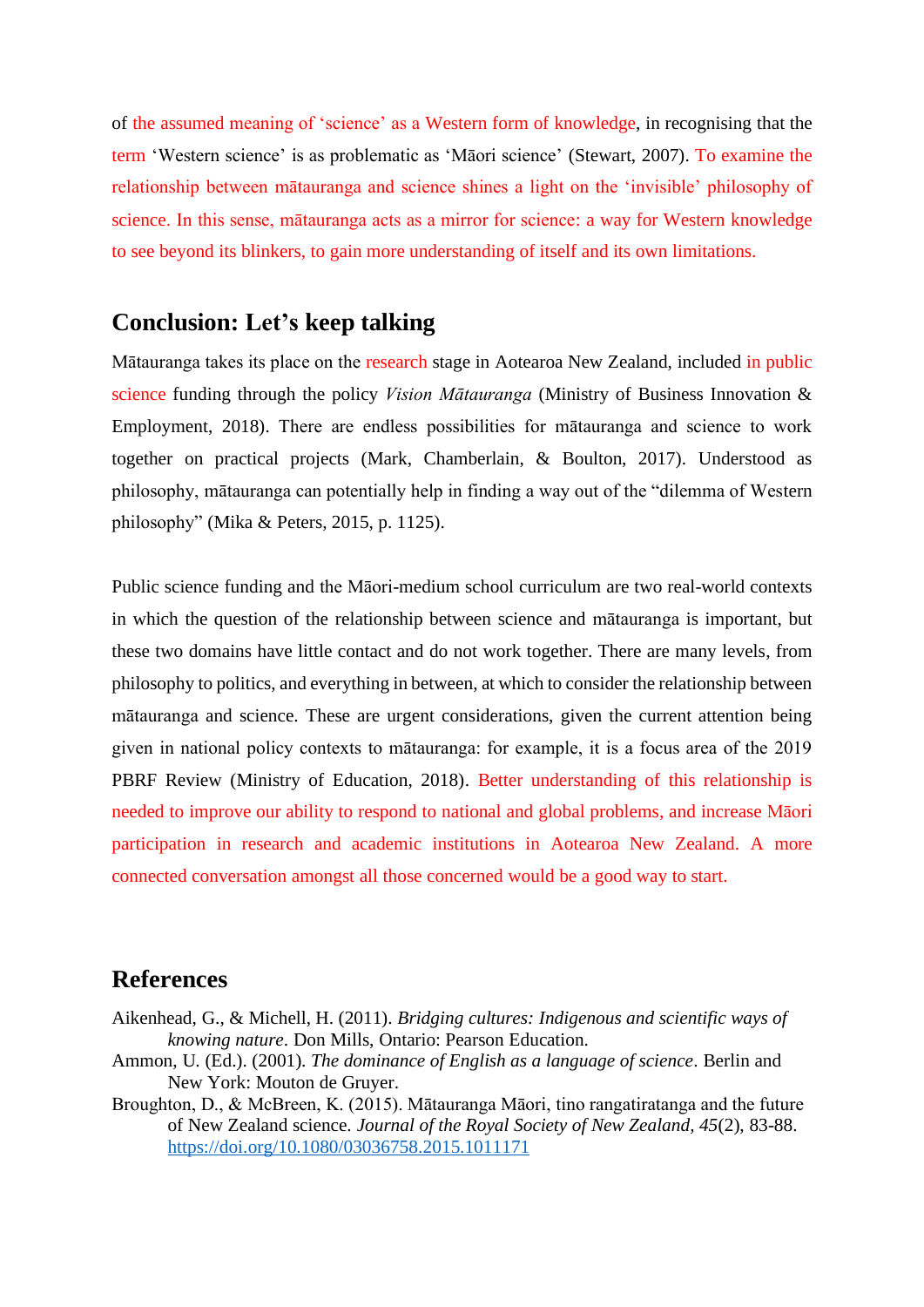- Brown, J. R., Carrier, M., Snyder, L. J., Richardson, A., Psillos, S., Kusch, M., . . . Curd, M. (2012). *Philosophy of Science: The Key Thinkers*. London, United Kingdom: Bloomsbury Publishing. Retrieved from <http://ebookcentral.proquest.com/lib/aut/detail.action?docID=1744041>
- Chalmers, A. F. (2013). *What is this thing called science?* (4th ed.). London, UK: Open University Press.
- Dickison, M. (1994). Māori science? Can traditional Māori knowledge be considered scientific? *New Zealand science monthly, 5*(4), 6-7.
- Gilbert, J., Hipkins, R., & Cooper, G. (2005). Faction or fiction: Using narrative pedagogy in school science education. Retrieved from [https://www.nzcer.org.nz/research/publications/faction-or-fiction-using-narrative](https://www.nzcer.org.nz/research/publications/faction-or-fiction-using-narrative-pedagogy-school-science-education)[pedagogy-school-science-education](https://www.nzcer.org.nz/research/publications/faction-or-fiction-using-narrative-pedagogy-school-science-education)
- Gluckman, P. (2011). *Looking Ahead: Science Education for the Twenty-First Century. A report from the Prime Minister's Chief Science Advisor*. Auckland: Office of the Prime Minister's Science Advisory Committee. Retrieved from [http://www.pmcsa.org.nz/wp-content/uploads/Looking-ahead-Science-education-for](http://www.pmcsa.org.nz/wp-content/uploads/Looking-ahead-Science-education-for-the-twenty-first-century.pdf)[the-twenty-first-century.pdf.](http://www.pmcsa.org.nz/wp-content/uploads/Looking-ahead-Science-education-for-the-twenty-first-century.pdf)
- Hikuroa, D. (2017). Mātauranga Māori—the ūkaipō of knowledge in New Zealand. *Journal of the Royal Society of New Zealand, 47*(1), 5-10.
- Latour, B. (1999). Pandora's hope: essays on the reality of science studies. Cambridge MA: Harvard University Press.
- Lomax, T. (1996). Māori science revisited. *NZ Science Monthly, 7*(6), 12-13.
- Mark, G., Chamberlain, K., & Boulton, A. (2017). Acknowledging the Māori cultural vālues ānd beliefs embedded in rongoā Māori healing. *International Journal of Indigenous Health, 12*(1), 75-92.<https://doi.org/10.18357/ijih121201716902>
- Matthews, M. (1995). *Challenging NZ Science Education*. Palmerston North: Dunmore Press.
- McKinley, E., & Keegan, P. (2008). Curriculum and Language in Aotearoa: From Science to Pūtaiao *L1- Educational Studies in Language and Literature, 8*(1), 135-147.
- McKinley, E., McPherson Waiti, P., & Bell, B. (1992). Language, Culture and Science Education. *International Journal of Science Education, 14*(5), 579 - 595.
- Mika, C., & Peters, M. (2015). Blind, or Keenly Self-regarding? The dilemma of Western philosophy. *Educational Philosophy and Theory, 47*(11), 1125-1127. <https://doi.org/10.1080/00131857.2014.991496>
- Ministry of Business Innovation & Employment. (2018). *Vision Mātauranga*. Retrieved from [https://www.mbie.govt.nz/science-and-technology/science-and-innovation/agencies](https://www.mbie.govt.nz/science-and-technology/science-and-innovation/agencies-policies-and-budget-initiatives/vision-matauranga-policy/)[policies-and-budget-initiatives/vision-matauranga-policy/](https://www.mbie.govt.nz/science-and-technology/science-and-innovation/agencies-policies-and-budget-initiatives/vision-matauranga-policy/)
- Ministry of Business Innovation & Employment. (2019). *New Zealand Research Information System*. Retrieved from [https://www.mbie.govt.nz/science-and-technology/science](https://www.mbie.govt.nz/science-and-technology/science-and-innovation/research-and-data/nzris/)[and-innovation/research-and-data/nzris/](https://www.mbie.govt.nz/science-and-technology/science-and-innovation/research-and-data/nzris/)
- Ministry of Education. (2018). *Terms of Reference: Review of the Performance-based Research Fund (PBRF) 2019*. Retrieved from [https://www.education.govt.nz/further](https://www.education.govt.nz/further-education/policies-and-strategies/review-of-the-performance-based-research-fund/)[education/policies-and-strategies/review-of-the-performance-based-research-fund/](https://www.education.govt.nz/further-education/policies-and-strategies/review-of-the-performance-based-research-fund/)
- Nader, L. (Ed.). (1996). *Naked Science: Anthropological Inquiry into Boundaries, Power and Knowledge*. New York & London: Routledge.
- Nola, R., & Irzik, G. (2005). *Philosophy, science, education and culture*. Dordrecht, The Netherlands: Springer.
- Okasha, S. (2016). *Philosophy of science: a very short introduction* (2nd ed.). Oxford, United Kingdom: Oxford University Press.